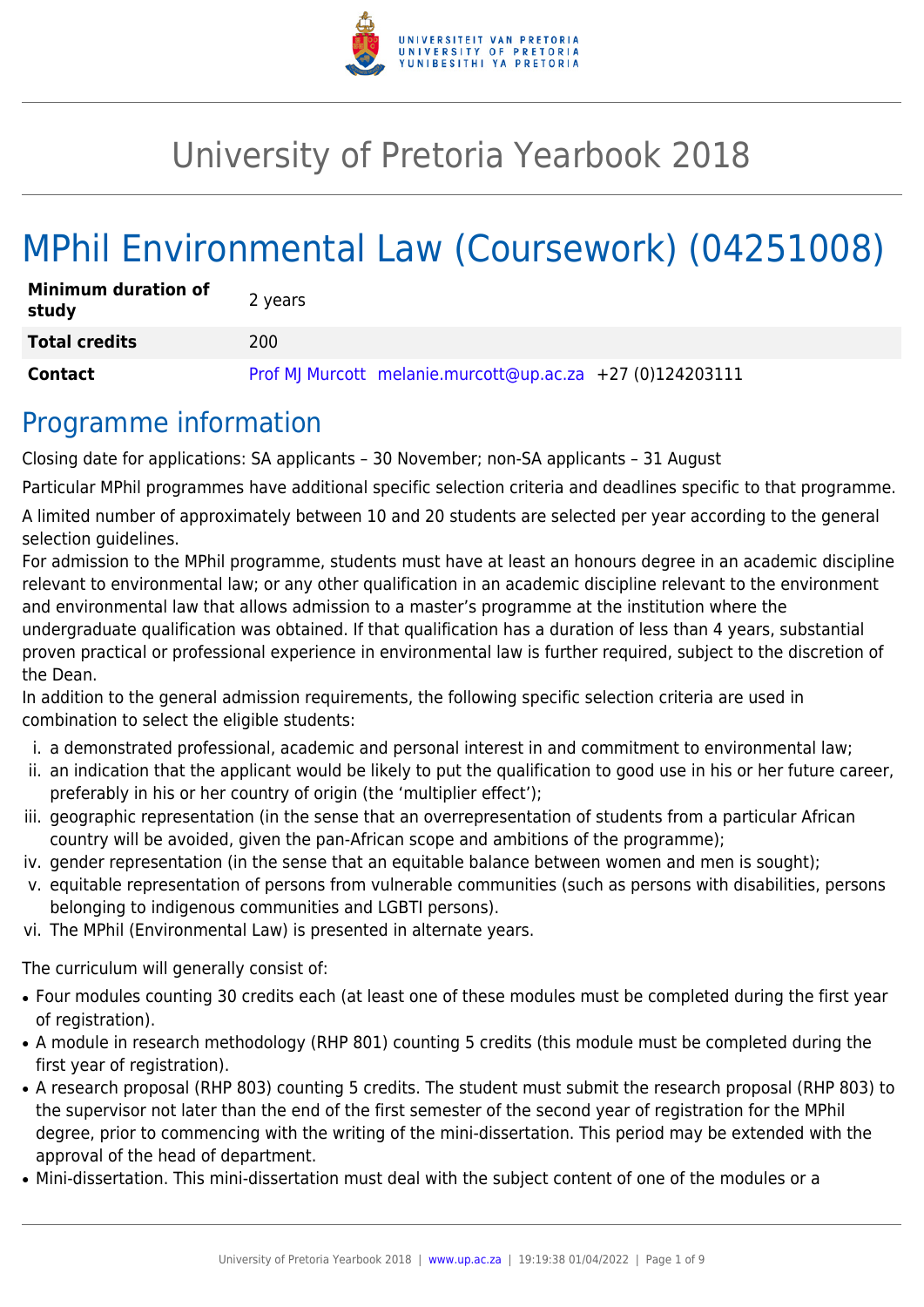

combination of the modules registered for by the student for his/her MPhil degree. Any request for an extension of the period for submission of the mini-dissertation may only be granted by the Postgraduate Committee on recommendation of the head of department.

Also refer to the Postgraduate Brochure for the complete study programme as well as the [Postgraduate](http://www.up.ac.za/media/shared/10/ZP_Files/post-graduate-administrative-processes-brochures-for-the-faculty-web.zp124870.pdf) [administrative processes after registration.](http://www.up.ac.za/media/shared/10/ZP_Files/post-graduate-administrative-processes-brochures-for-the-faculty-web.zp124870.pdf)

## Admission requirements

For admission to the MPhil programme, students must have at least an honours degree in an academic discipline relevant to environmental law; or any other qualification in an academic discipline relevant to the environment and environmental law that allows admission to a master's programme at the institution where the undergraduate qualification was obtained. If that qualification has a duration of less than 4 years, substantial proven practical or professional experience in environmental law is further required, subject to the discretion of the Dean.

A minimum average mark of 65% with respect to the prescribed modules of the honours programme is required for admission to the MPhil coursework programmes.

Where an average of below 65% is achieved, the student may be admitted on recommendation of the relevant head of department after consultation with the programme coordinator and consideration of other merits (eg relevant professional experience; the applicant's performance in undergraduate modules related to the particular MPhil; the candidate's performance in independent research essays or similar components) and/or an admission examination.

Linguistic competence, primarily in English; foreign applicants who did not complete undergraduate studies through the medium of English must show proof of competence in English at a minimum average level of 6 out of 10 for IELTS or a minimum total score of 83 in TOEFL calculated as follows: reading 21, listening 17, speaking 23 and writing 22. In any other instance where there is doubt as to the English linguistic competence of an applicant, the Dean may require the same proof as prescribed for foreign applicants.

Foreign qualifications are subject to SAQA evaluation. (Some MPhil coursework programmes or modules as indicated in the yearbook may only be available to students who hold a relevant South African qualification.)

Even though a student may comply with the above requirements, the Dean may, on the recommendation of the head of department presenting a specific degree or module, refuse to accept a prospective student for any MPhil programme if such a student's performance in the chosen modules or field of study during undergraduate study was not satisfactory. Alternatively, the Dean could set additional requirements with a view to admission.

An admission examination may also be required in respect of a particular programme or module.

## Other programme-specific information

#### **Mini-dissertation**

- The mini-dissertation must comprise 13 000 15 000 words including footnotes but excluding the list of contents and the bibliography
- The examination copies of the mini-dissertation to send out to the external examiners must be submitted to Student Administration not later than the end of October for the Autumn Graduation Ceremony, end of April for the Spring Graduation Ceremony. A final electronic version must be submitted to Student Administration on or before 15 February for the Autumn Graduation Ceremony, 15 July for the Spring Graduation Ceremony after the evaluation of the examination copies of the mini-dissertation to comply with degree requirements.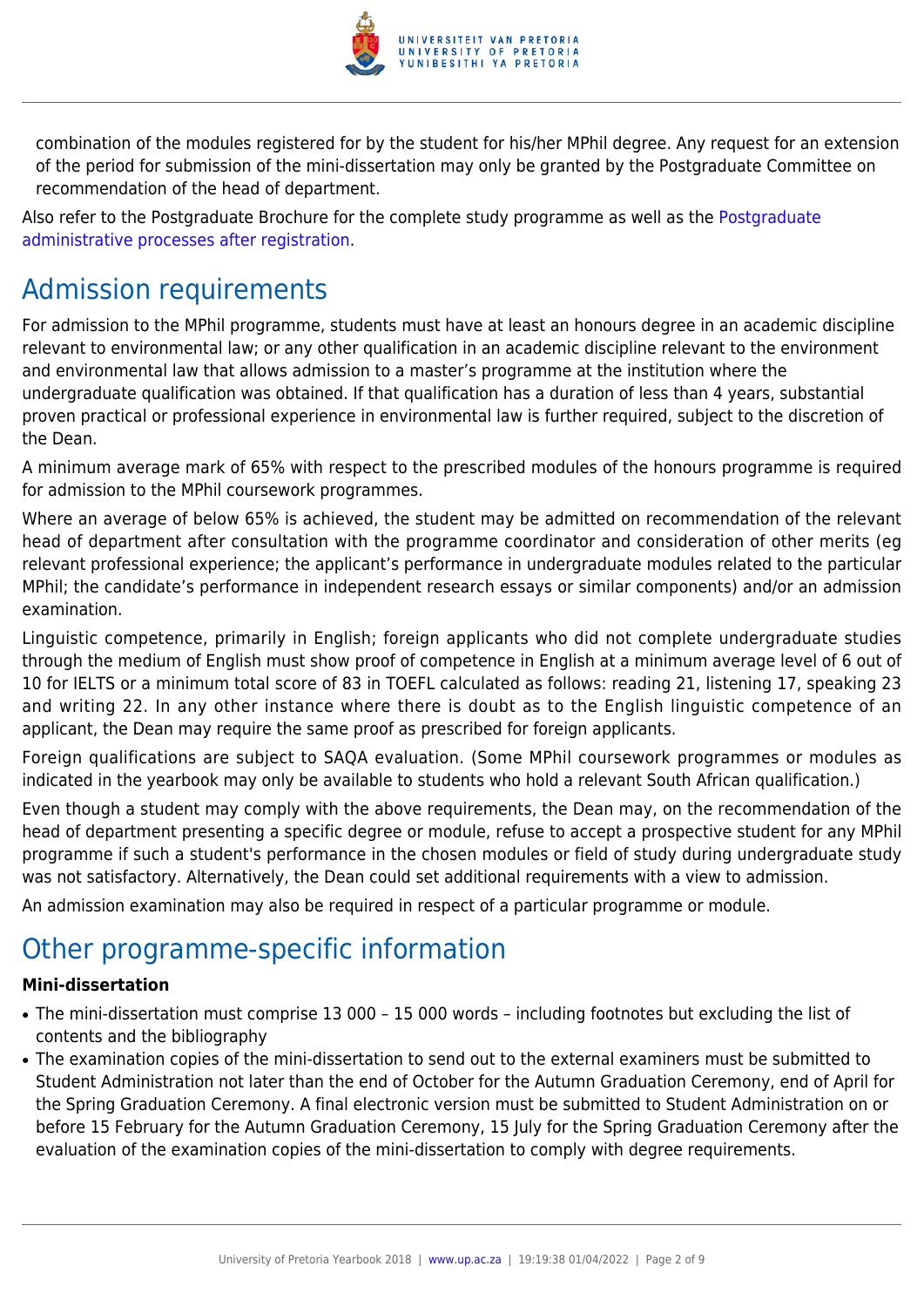

## Examinations and pass requirements

In the event of having failed all modules during a particular year of study, a student will only be allowed to continue with his/her studies with the consent of the Postgraduate Committee.

Although no supplementary examination will be granted with regard to LLM and MPhil modules, the General Regulations and rules apply with regard to special and ancillary examinations.

## Research information

The relevant head of department must recommend a supervisor and title for a mini-dissertation and these must be approved by the Postgraduate Committee. The mini-dissertation must be assessed and finalised as set out in the Faculty Board-approved LLM/MPhil Policy Document of the Faculty.

Mini-dissertations, where required, must be submitted in the format determined by the supervisor and approved by the Postgraduate Committee. The supervisor may likewise, subject to the approval of the Postgraduate Committee, also determine the research topic and the scope of the proposed research. (Refer to the [Faculty of](http://www.up.ac.za/media/shared/10/ZP_Files/faculty-regulations-for-the-mini-dissertation.zp124872.pdf) [Law regulations regarding mini-dissertations](http://www.up.ac.za/media/shared/10/ZP_Files/faculty-regulations-for-the-mini-dissertation.zp124872.pdf) and also [Postgraduate administrative processes brochure for the](http://www.up.ac.za/media/shared/10/ZP_Files/post-graduate-administrative-processes-brochures-for-the-faculty-web.zp124870.pdf) [Faculty](http://www.up.ac.za/media/shared/10/ZP_Files/post-graduate-administrative-processes-brochures-for-the-faculty-web.zp124870.pdf))

### Pass with distinction

For the degree to be awarded with distinction a student must obtain an average of at least 75% for all the coursework modules, as well as a minimum of 75% for the mini-dissertation. The modules must have been written for the first time.

## General information

#### **Period of registration**

The duration of the programme will in general be four semesters (2 years) but may be completed within two semesters (1 year) where possible, subject to fulfilment of all the requirements for the degree and payment of the full amount prescribed for the MPhil degree. Programmes may also be structured to allow for one year of study only. The one- or two-year period may only be extended by the Postgraduate Committee on recommendation of the Head of Department based on good reason shown and if it is clear that the student will be able to complete the programme in a further year of study.

#### **Language of tuition**

The official language of tuition is English. However, should circumstances allow it, an master's module may be presented in Afrikaans. The dean, in consultation with the relevant head of department, determines the language of tuition.

#### **Limiting of modules on offer in a particular academic year and availability to foreign students**

The Dean may on recommendation of the relevant head of a department limit the number of students to be allowed to register for any MPhil programme or module. Where such limitation applies, prospective students must be informed about the limitation when they apply. Where the Dean allows such a limitation, the head of the department must, in consultation with the relevant programme coordinator, select students who otherwise comply with the admission requirements for an MPhil coursework degree, according to the following selection guidelines: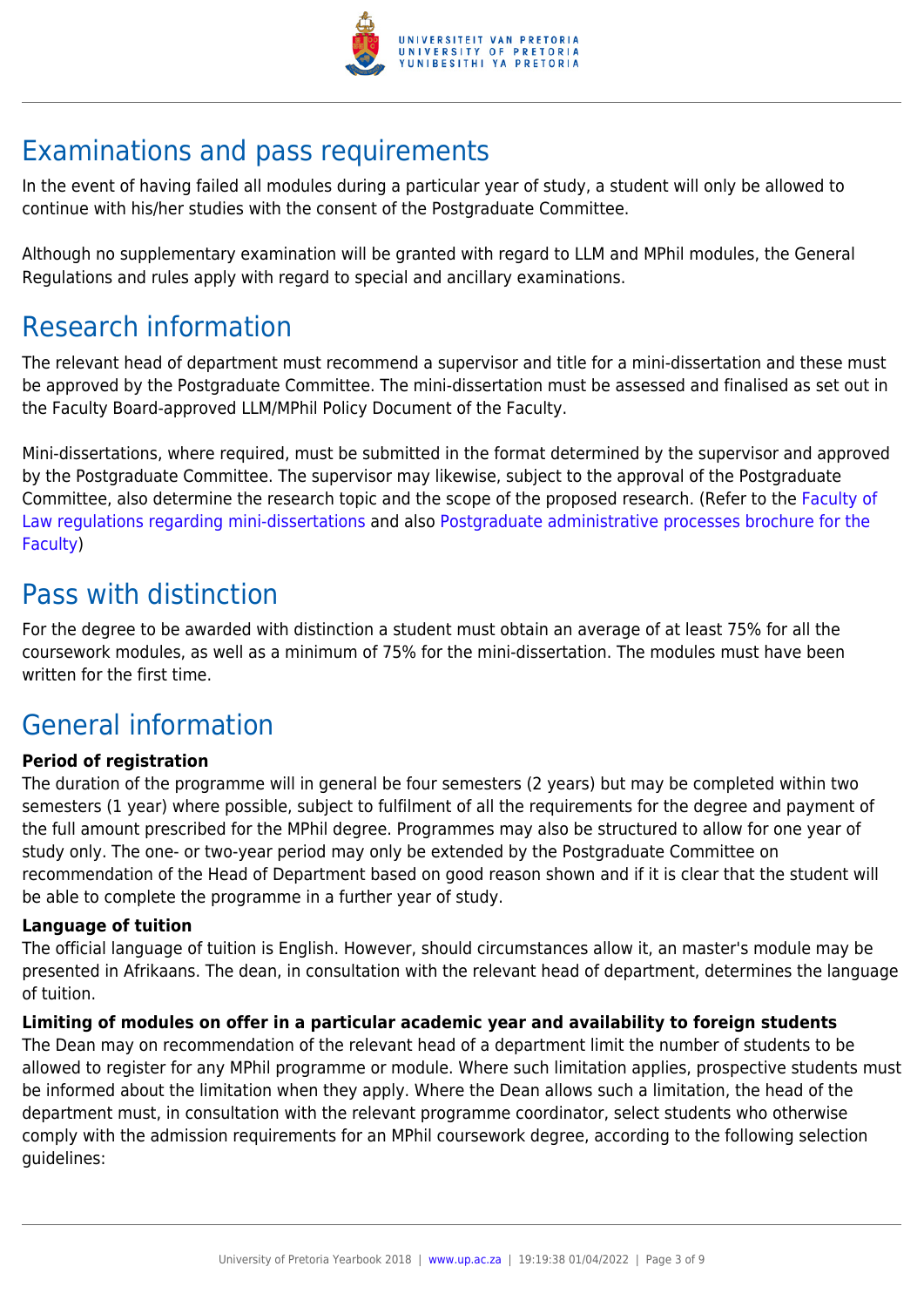

- 1. General academic performance in the undergraduate degree; specific academic performance in undergraduate degree module(s) directly related to the particular MPhil; and academic performance in independent research essays or similar components.
- 2. Any academic qualifications other than the prescribed undergraduate degree.
- 3. Relevant practical experience and training.
- 4. Diversity.
- 5. Whether the relevant MPhil is the applicant's first choice.
- 6. Where an admission examination is prescribed, the results of such examination may be considered in addition to the above criteria.
- 7. Date on which a complete application was received (only complete applications will be considered incomplete applications will be set aside and will not be considered until a complete application is received).

Where applicants satisfy the criteria set out above, applicants will in general be accepted on a date-of-receipt order of preference.

#### **Re-registration for modules**

A student may not register more than twice for the same module. In order to pass a module the student must obtain a final mark of 50%.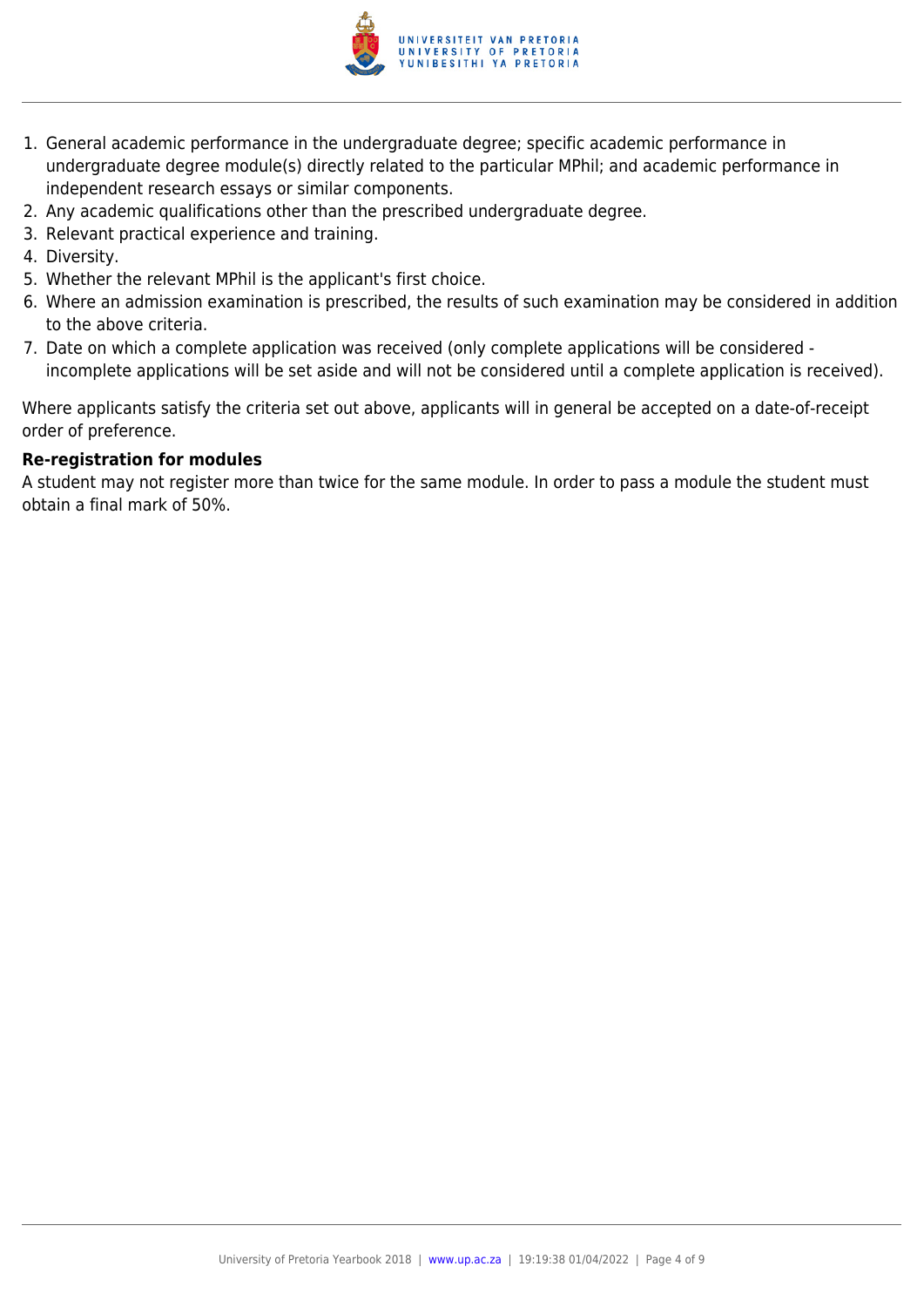

### Curriculum: Year 1

**Minimum credits: 100**

### **Core modules**

#### **Administrative law 802 (ASL 802)**

| <b>Module credits</b>         | 30.00                                       |
|-------------------------------|---------------------------------------------|
| <b>Prerequisites</b>          | No prerequisites.                           |
| <b>Contact time</b>           | 2 lectures per week                         |
| <b>Language of tuition</b>    | Afrikaans and English are used in one class |
| <b>Department</b>             | Public Law                                  |
| <b>Period of presentation</b> | Semester 1 or Semester 2                    |
| <b>Module content</b>         |                                             |

An advanced study of a selection of topics in the administrative law

#### **Strategic environmental management 822 (ENS 822)**

| <b>Module credits</b>         | 15.00                                              |
|-------------------------------|----------------------------------------------------|
| <b>Service modules</b>        | Faculty of Law                                     |
| <b>Prerequisites</b>          | No prerequisites.                                  |
| <b>Contact time</b>           | 2 discussion classes per week, 5 lectures per week |
| <b>Language of tuition</b>    | Module is presented in English                     |
| <b>Department</b>             | Geography Geoinformatics and Meteorology           |
| <b>Period of presentation</b> | Year                                               |

#### **Module content**

Strategic environmental planning: introduction, objectives and principles; levels; South African overview; guidelines: national and international; strategy and management; structure, strategy and agency; South African guidelines; diagnostic tools; RESP analysis; strategic resource planning; applications, implementation and control; development and policy implementation; South African environmental policy; evaluation frameworks; portfolio analysis; competitive forces; alliances; business benefits; intangibles, survival and catalytic contributions; South African legislation and regulations.

#### **Environmental law 816 (ENV 816)**

| <b>Module credits</b>      | 15.00                                                                  |
|----------------------------|------------------------------------------------------------------------|
| <b>Service modules</b>     | Faculty of Law                                                         |
| <b>Prerequisites</b>       | No prerequisites.                                                      |
| <b>Contact time</b>        | 1 lecture per week, 1 web-based period per week, 2 practicals per week |
| <b>Language of tuition</b> | Module is presented in English                                         |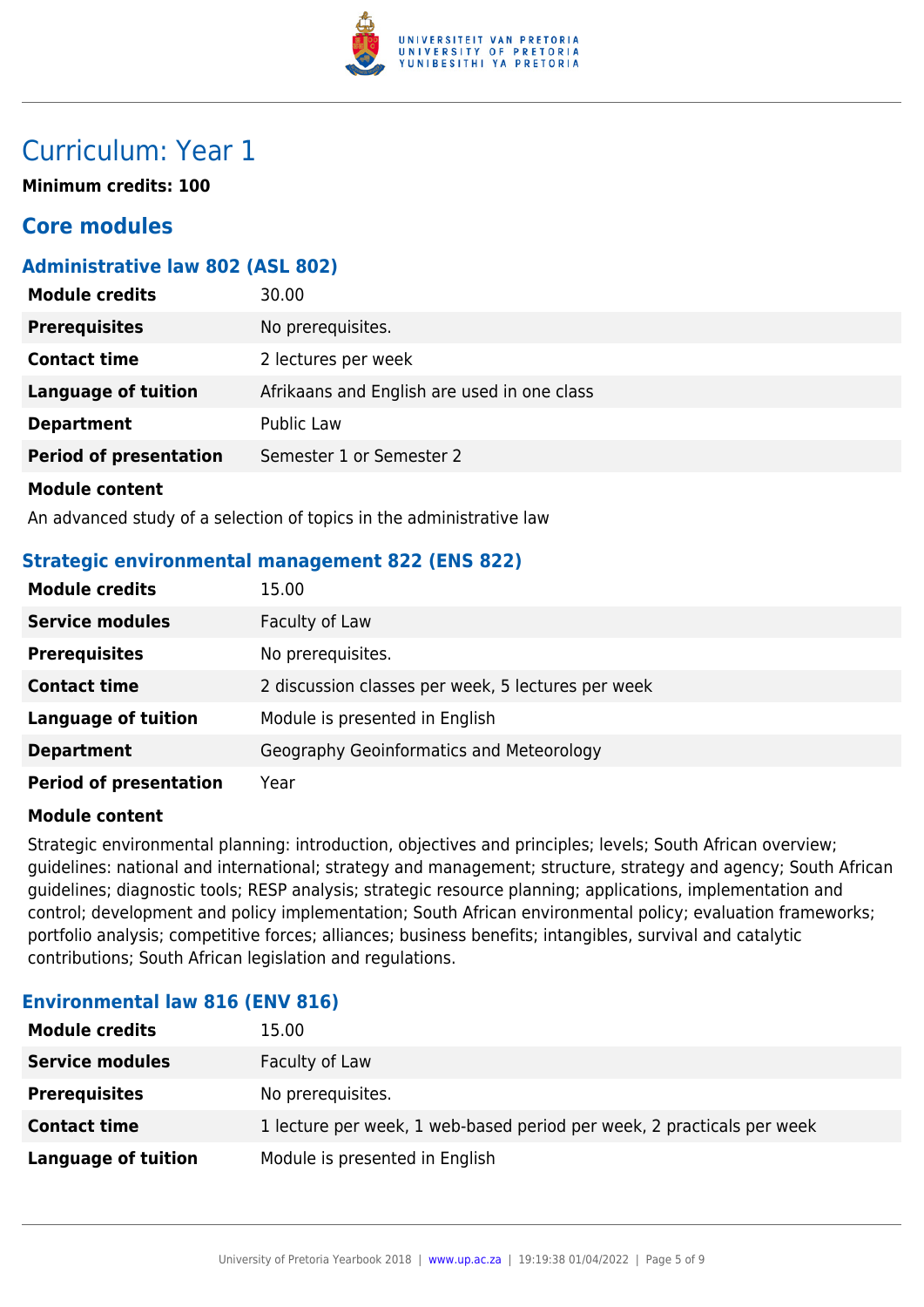

**Department Zoology and Entomology** 

#### **Period of presentation** Semester 1 or Semester 2

#### **Module content**

Legislation for sustainable development within the framework of international agreements, the different acts affecting water quality and water use, the SEMAs within the NEMA framework, the NEMA EIA regulations, legislation pertaining to hazardous substances, interaction between mining development and NEMA, energy law, strategic environmental legislation, marine and coastal management.

#### **Research methodology 801 (RHP 801)**

| <b>Module credits</b>         | 5.00                           |
|-------------------------------|--------------------------------|
| <b>Prerequisites</b>          | No prerequisites.              |
| <b>Contact time</b>           | 8 seminars                     |
| <b>Language of tuition</b>    | Module is presented in English |
| <b>Department</b>             | Jurisprudence                  |
| <b>Period of presentation</b> | Semester 1 or Semester 2       |
|                               |                                |

#### **Module content**

- (a) Planning and organising a research project
- (b) Drafting a research proposal: Hypotheses and research question
- (c) Theory in research and methodological approaches to legal research
- (d) Language
- (e) Citation and ethics of citation
- (f) Drafting of chapters and presentation

#### **Socio-economic rights in the South African Constitution 802 (SRC 802)**

| <b>Module credits</b>         | 30.00                                       |
|-------------------------------|---------------------------------------------|
| <b>Prerequisites</b>          | No prerequisites.                           |
| <b>Contact time</b>           | 2 lectures per week                         |
| <b>Language of tuition</b>    | Afrikaans and English are used in one class |
| <b>Department</b>             | Public Law                                  |
| <b>Period of presentation</b> | Semester 1 or Semester 2                    |

#### **Module content**

An analysis of the theory and practice of constitutional socio-economic rights in South Africa, with a specific focus on litigation and legal activism in this respect.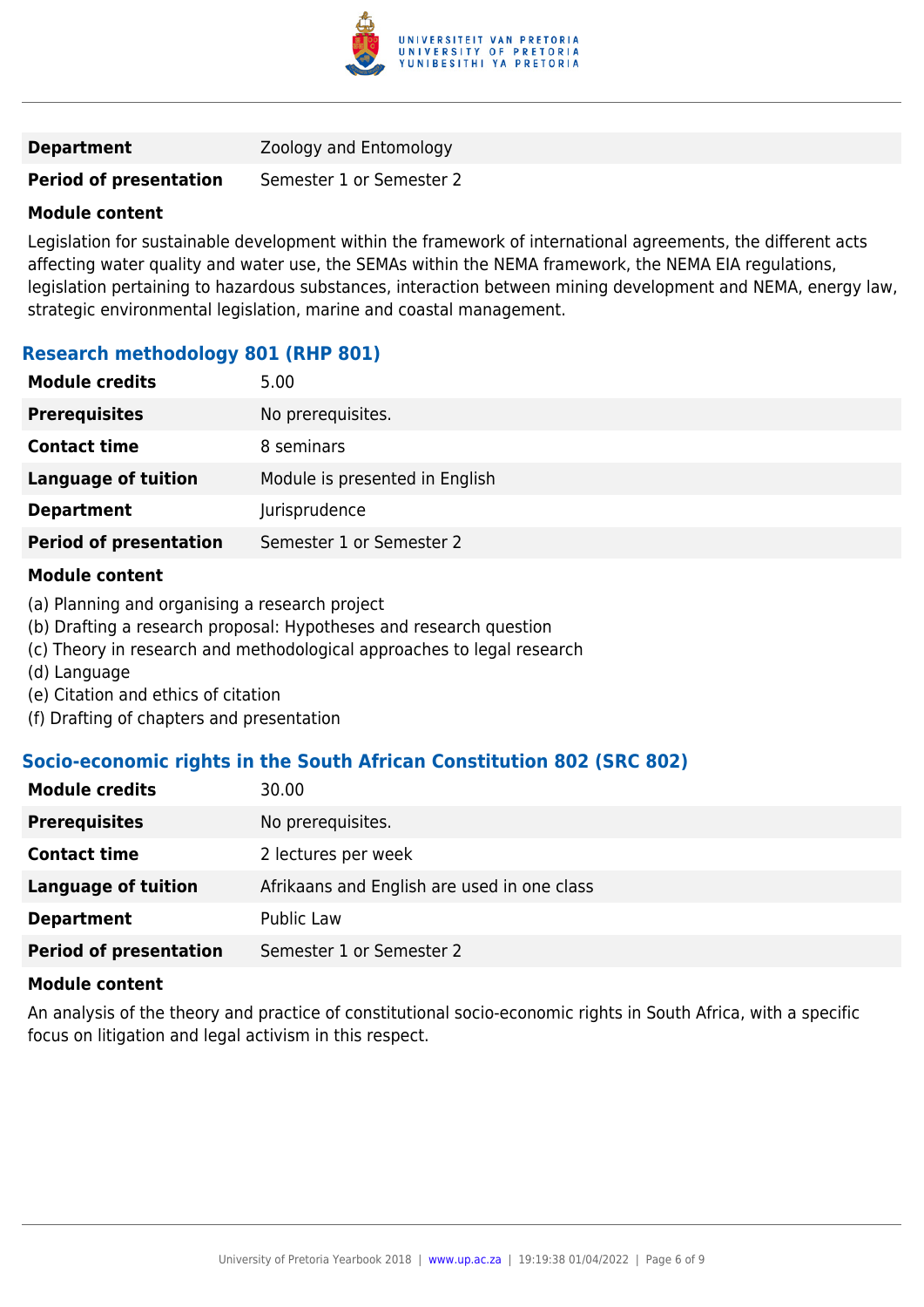

### Curriculum: Final year

**Minimum credits: 100**

### **Core modules**

#### **Administrative law 802 (ASL 802)**

| <b>Module credits</b>         | 30.00                                       |
|-------------------------------|---------------------------------------------|
| <b>Prerequisites</b>          | No prerequisites.                           |
| <b>Contact time</b>           | 2 lectures per week                         |
| Language of tuition           | Afrikaans and English are used in one class |
| <b>Department</b>             | Public Law                                  |
| <b>Period of presentation</b> | Semester 1 or Semester 2                    |
| <b>Module content</b>         |                                             |

An advanced study of a selection of topics in the administrative law

#### **Strategic environmental management 822 (ENS 822)**

| <b>Module credits</b>         | 15.00                                              |
|-------------------------------|----------------------------------------------------|
| <b>Service modules</b>        | Faculty of Law                                     |
| <b>Prerequisites</b>          | No prerequisites.                                  |
| <b>Contact time</b>           | 2 discussion classes per week, 5 lectures per week |
| <b>Language of tuition</b>    | Module is presented in English                     |
| <b>Department</b>             | Geography Geoinformatics and Meteorology           |
| <b>Period of presentation</b> | Year                                               |

#### **Module content**

Strategic environmental planning: introduction, objectives and principles; levels; South African overview; guidelines: national and international; strategy and management; structure, strategy and agency; South African guidelines; diagnostic tools; RESP analysis; strategic resource planning; applications, implementation and control; development and policy implementation; South African environmental policy; evaluation frameworks; portfolio analysis; competitive forces; alliances; business benefits; intangibles, survival and catalytic contributions; South African legislation and regulations.

#### **Environmental law 816 (ENV 816)**

| <b>Module credits</b>  | 15.00                                                                  |
|------------------------|------------------------------------------------------------------------|
| <b>Service modules</b> | Faculty of Law                                                         |
| <b>Prerequisites</b>   | No prerequisites.                                                      |
| <b>Contact time</b>    | 1 lecture per week, 1 web-based period per week, 2 practicals per week |
| Language of tuition    | Module is presented in English                                         |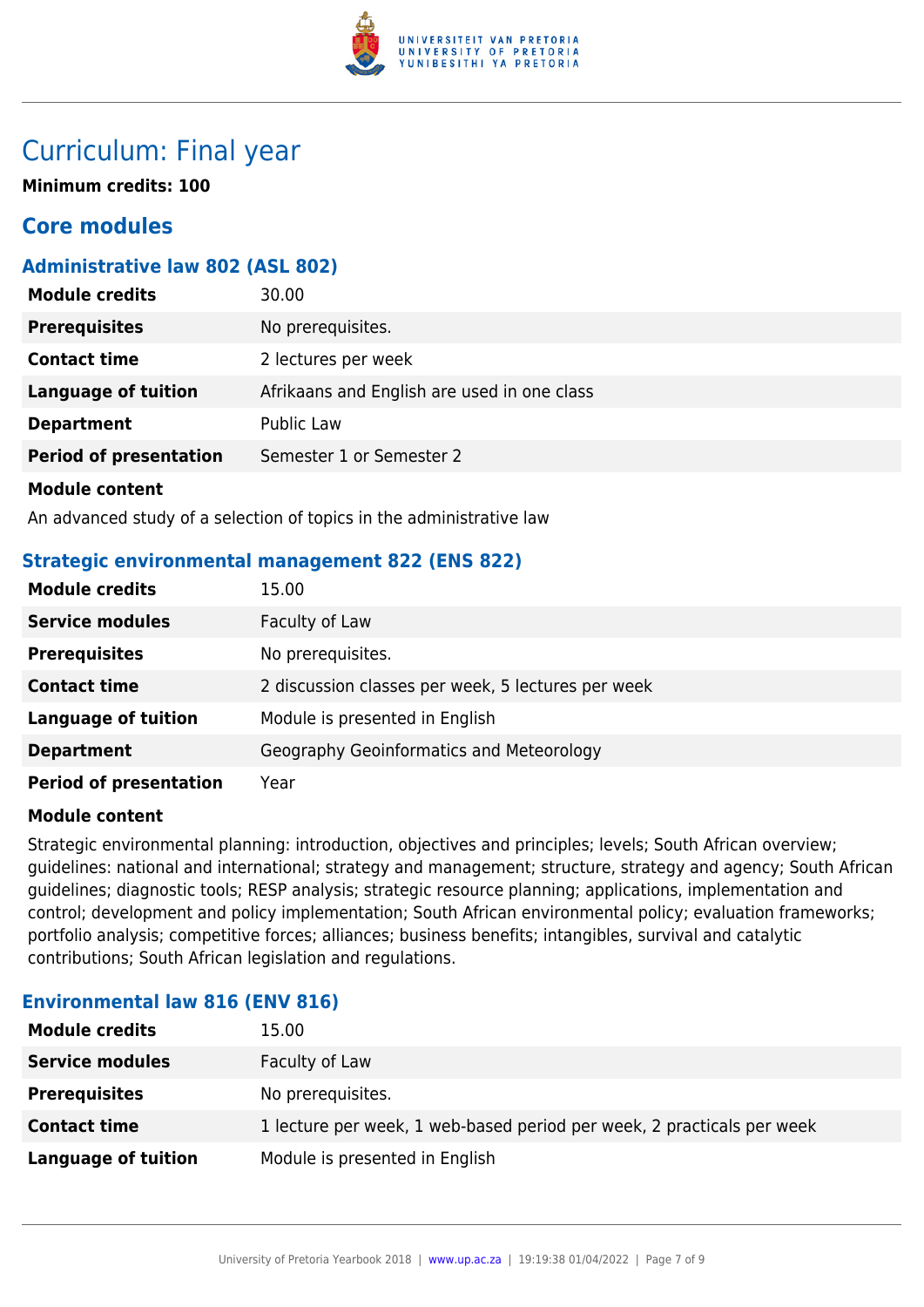

**Department Zoology and Entomology** 

#### **Period of presentation** Semester 1 or Semester 2

#### **Module content**

Legislation for sustainable development within the framework of international agreements, the different acts affecting water quality and water use, the SEMAs within the NEMA framework, the NEMA EIA regulations, legislation pertaining to hazardous substances, interaction between mining development and NEMA, energy law, strategic environmental legislation, marine and coastal management.

#### **Mini-dissertation 800 (MND 800)**

| <b>Module credits</b>         | 100.00                                      |
|-------------------------------|---------------------------------------------|
| <b>Prerequisites</b>          | RHP 801 and RHP 803                         |
| Language of tuition           | Afrikaans and English are used in one class |
| <b>Department</b>             | Law Deans Office                            |
| <b>Period of presentation</b> | Year                                        |

#### **Module content**

(a) The student must submit a research proposal during his/her first year of registration for the LLM degree to the supervisor prior to commencing with the writing of the mini-dissertation.

(b) A mini-dissertation (MND 800) of 13 000 to 15 000 words inclusive of footnotes but excluding the list of contents and the bibliography, is required. The mini-dissertation must be submitted to the supervisor not later than August of the second year of registration for the LLM programme. The mini-dissertation must deal with the subject content of one of the modules or a combination of the modules registered for by the student for his/her LLM degree. Any request for an extension of the period for submission of the mini-dissertation may only be granted by the Dean on recommendation of the LLM Committee

#### **Research proposal 803 (RHP 803)**

| <b>Module credits</b>         | 5.00                                        |
|-------------------------------|---------------------------------------------|
| <b>Prerequisites</b>          | No prerequisites.                           |
| <b>Language of tuition</b>    | Afrikaans and English are used in one class |
| <b>Department</b>             | Law Deans Office                            |
| <b>Period of presentation</b> | Year                                        |

#### **Module content**

Development and presentation of a research proposal. (A research proposal must be submitted to the supervisor and accepted in the first semester of the second year of study before the student will be allowed to register for the mini-dissertation.)

#### **Socio-economic rights in the South African Constitution 802 (SRC 802)**

| <b>Module credits</b> | 30.00               |
|-----------------------|---------------------|
| <b>Prerequisites</b>  | No prerequisites.   |
| <b>Contact time</b>   | 2 lectures per week |